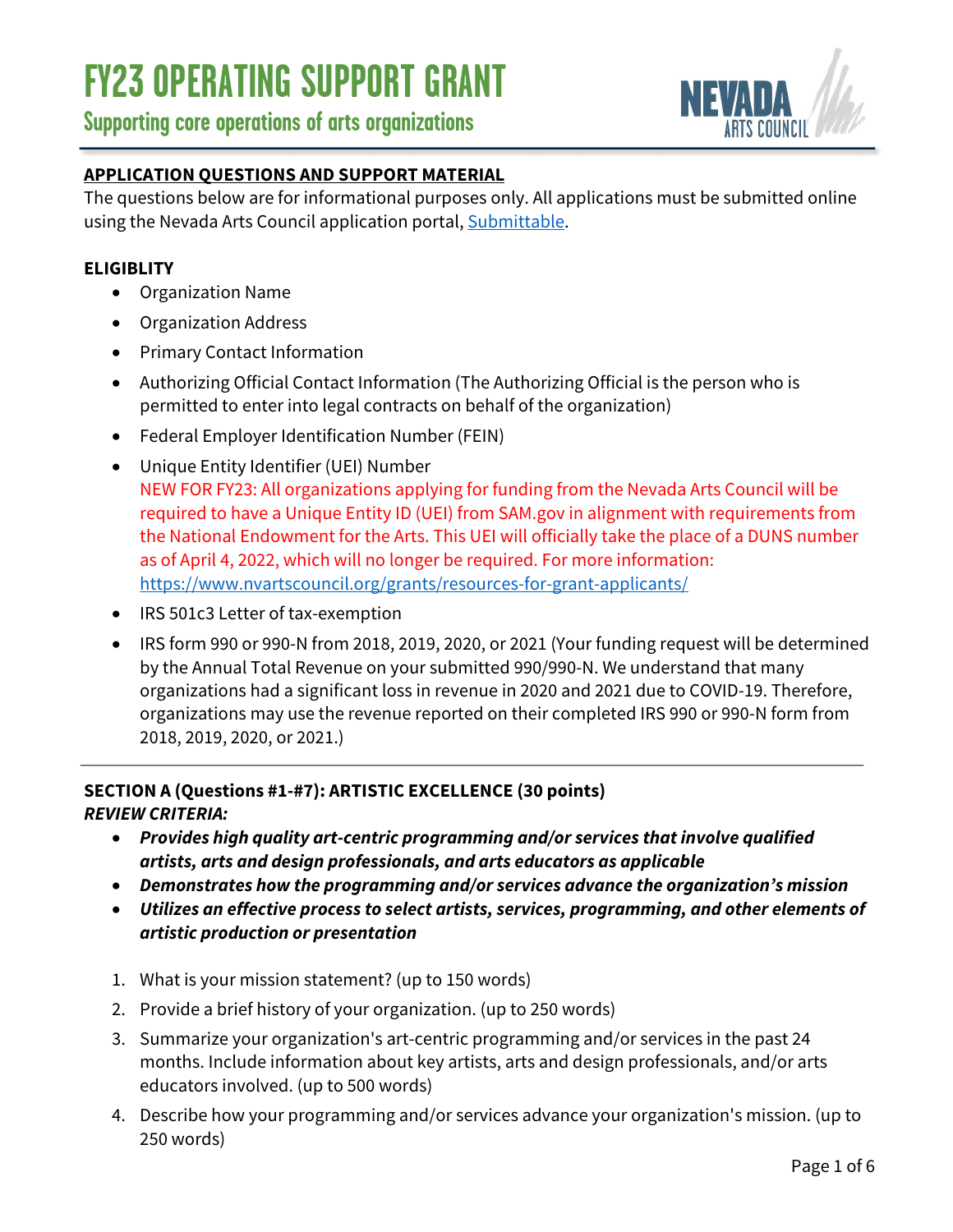# **Supporting core operations of arts organizations**



- 5. Explain your selection process for artists, services, programs, and other elements of artistic production or presentation. Include information on who is involved in the process and how you ensure artistic excellence. (up to 250 words)
- 6. Link to your organization's website or social media page
- 7. ARTISTIC SUPPORT MATERIAL: Up to 10 TOTAL (including all uploaded items in 7a AND all links in 7b) recent samples of artistic support material that best document the quality of your organization's programming and/or services.
	- Samples may include video of live performances, audio clips of music, images of artistic work, writing samples, etc. (Samples may be images, audio, and/or video)
	- All audio and video samples COMBINED (including uploads and links) may not exceed **10 minutes total**
	- You may submit a link(s) to video/audio samples or upload video/audio samples directly below. Do not submit links to sites that require downloading (e.g. Dropbox).
	- Writing samples may not exceed 10 pages each
	- Each distinct item of support material/work sample should be a separate file
	- 7a. ARTISTIC SUPPORT MATERIAL UPLOADS (acceptable file types: .doc, .jpg, .pdf, .m4a, .mp3, .wav, .m4v, .mov, .mp4)
	- 7b. ARTISTIC SUPPORT MATERIAL LINKS (You may submit links/URLs to single video and/or audio samples ONLY, we do not accept links to full websites or other content in this section. Each link/URL counts as one of your 10 allotted samples. Do not submit links to sites that require downloading such as Dropbox.)

### **SECTION B (Questions #8-#17): ORGANIZATIONAL CAPACITY AND MANAGEMENT (40 points)** *REVIEW CRITERIA:*

- *Sustains an organizational structure appropriate for the size and scope of the organization*
- *Provides evidence of qualifications and effectiveness of staff and board to support the organization's mission, programming, and services*
- *Demonstrates a clear and appropriate planning process*
- *Describes thoughtful and achievable short- and long-term strategic goals and objectives*
- *Identifies and describes effective methods to evaluate success, impact, and outcomes*
- *Provides evidence of financial health and sustainability, including maintaining appropriate budgets and the ability to address financial challenges*
- 8. Describe your administrative structure including board and staff responsibilities, and volunteer roles. How do they support your mission, programming, and services? Explain why this structure is appropriate for your organization. (up to 300 words)
- 9. UPLOAD: List of current Board Members including professional affiliations and city/town where they reside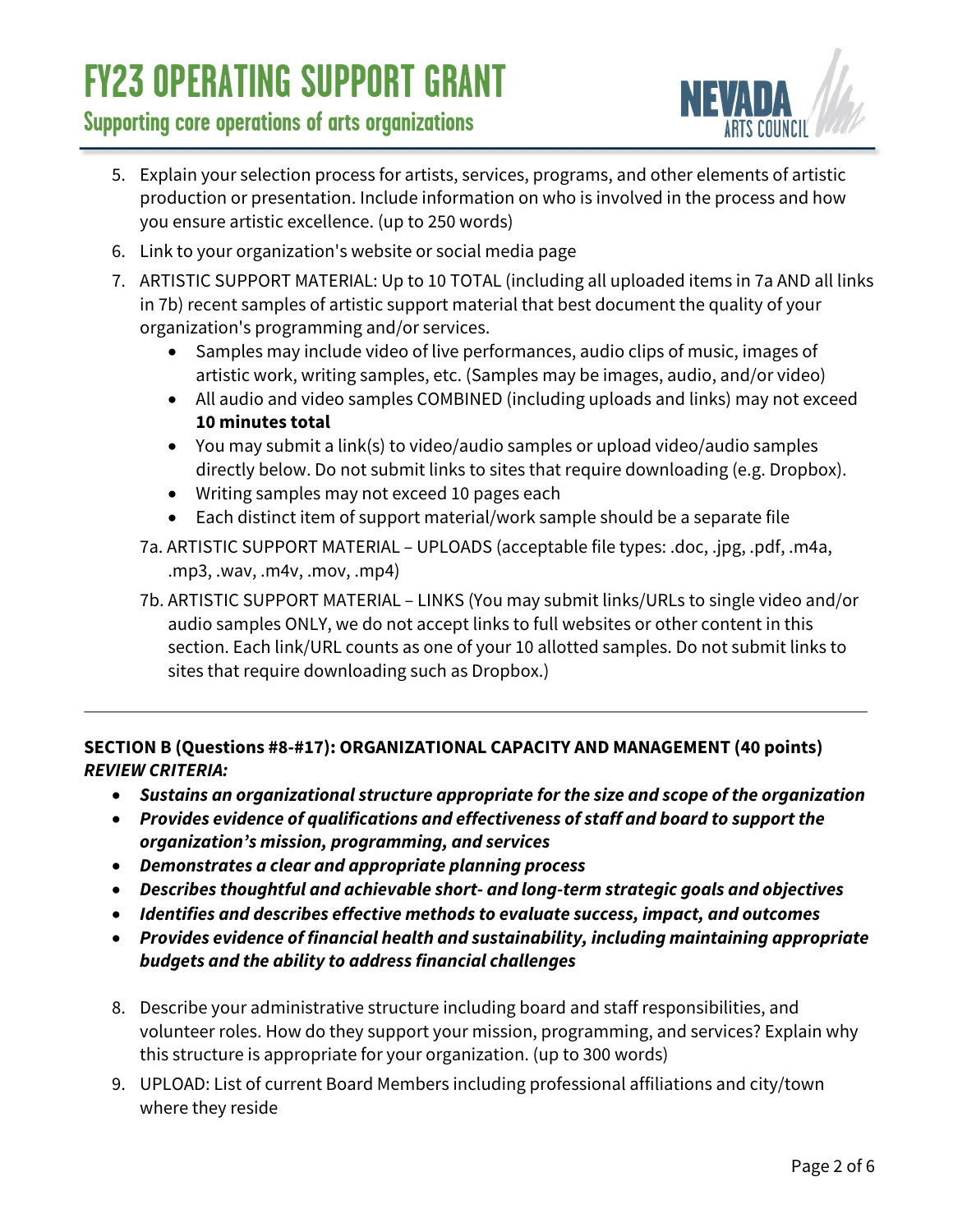# **Supporting core operations of arts organizations**



- 10. UPLOAD: Key personnel document with the following listed: Name, job title, position status (e.g. full-time, part-time, or volunteer), and a brief summary of their qualifications
- 11. Describe how your organization plans its programming and services? Include information about your planning timeline (annual, two year, etc.) and who is involved in the planning process. (up to 250 words)
- 12. Provide a brief overview of your organization's current strategic plan. Be sure to address your short-term (1-2 year) and long-term (3-5 year) goals and objectives and how you plan to achieve them. (up to 500 words)
- 13. Describe the methods you use to evaluate the success, impact, and outcomes of your programs and services. Describe one or two recent instances when your evaluation process resulted in taking action or making changes in programs or services. (up to 400 words)
- 14. Provide descriptive information about your organization's budget & current financial status. Include information on your major revenue sources, any significant changes in your year-toyear budget, and how your organization addressed financial challenges in the past 2 years. (up to 400 words)
- 15. What is your organization's fiscal year (i.e. January December, July June, etc.)?
- 16. ORGANIZATIONAL BUDGET: Enter the full budget for your organization's last complete fiscal year, the current fiscal year, and a projection for upcoming fiscal year.

| <b>EXPENSES</b>                               | <b>Actual Amount -</b> | <b>Budgeted Amount</b> | Projected            |
|-----------------------------------------------|------------------------|------------------------|----------------------|
|                                               | <b>Last Complete</b>   | - Current Fiscal       | <b>Amount - Next</b> |
|                                               | <b>Fiscal Year</b>     | Year                   | <b>Fiscal Year</b>   |
| Administrative salaries, benefits, contracts  |                        |                        |                      |
| Artistic salaries, benefits, contracts        |                        |                        |                      |
| Facility Costs (including space rental, etc.) |                        |                        |                      |
| <b>General Operating Costs</b>                |                        |                        |                      |
| Production costs/materials                    |                        |                        |                      |
| Marketing & Promotion                         |                        |                        |                      |
| <b>Debt Reduction</b>                         |                        |                        |                      |
| Capital Expenditures                          |                        |                        |                      |
| Travel                                        |                        |                        |                      |
| ENTER ANY ADDITIONAL EXPENSES BELOW:          | $\star$                | $\star$                | $\star$              |
|                                               |                        |                        |                      |
|                                               |                        |                        |                      |
|                                               |                        |                        |                      |
|                                               |                        |                        |                      |
| <b>TOTAL EXPENSES</b>                         | \$0.00                 | \$0.00                 | \$0.00               |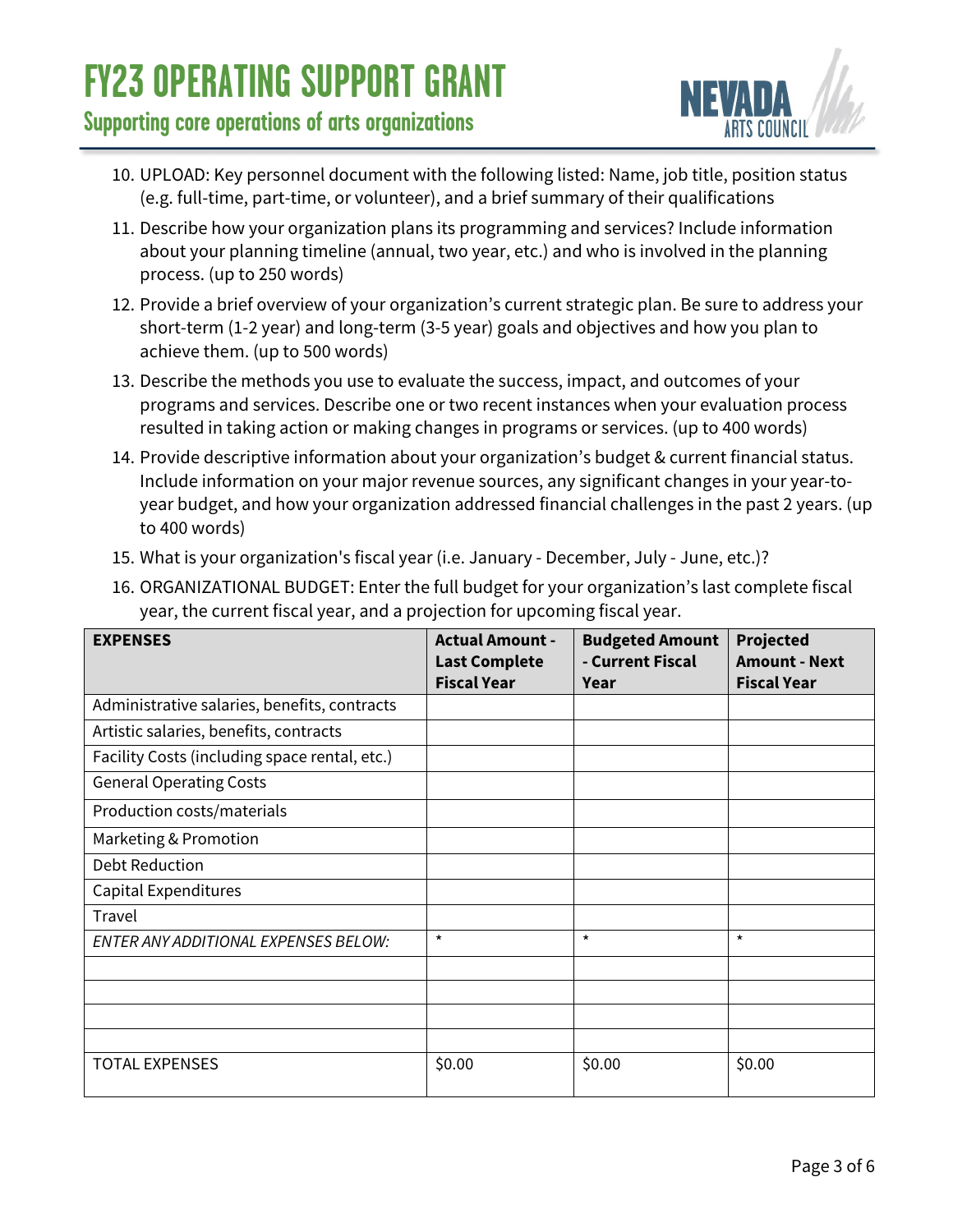# **Supporting core operations of arts organizations**



| <b>INCOME</b>                               | <b>Actual Amount -</b><br><b>Last Complete</b> | <b>Budgeted Amount</b><br>- Current Fiscal | <b>Projected</b><br><b>Amount - Next</b>   |
|---------------------------------------------|------------------------------------------------|--------------------------------------------|--------------------------------------------|
|                                             | <b>Fiscal Year</b>                             | Year                                       | <b>Fiscal Year</b>                         |
| EARNED INCOME: Admissions, ticket sales,    |                                                |                                            |                                            |
| subscriptions                               |                                                |                                            |                                            |
| EARNED INCOME: Tuitions, class/workshop     |                                                |                                            |                                            |
| fees                                        |                                                |                                            |                                            |
| <b>EARNED INCOME: Product Sales</b>         |                                                |                                            |                                            |
| EARNED INCOME: Interest on investments,     |                                                |                                            |                                            |
| endowments                                  |                                                |                                            |                                            |
| <b>EARNED INCOME: Other</b>                 |                                                |                                            |                                            |
| PRIVATE SUPPORT: Contributions/Donations    |                                                |                                            |                                            |
| PRIVATE SUPPORT: Foundation Support         |                                                |                                            |                                            |
| PRIVATE SUPPORT: Other private unearned     |                                                |                                            |                                            |
| income                                      |                                                |                                            |                                            |
| <b>GOVERNMENT SUPPORT: Local and County</b> |                                                |                                            |                                            |
| GOVERNMENT SUPPORT: State (include NAC      |                                                |                                            |                                            |
| grant request amount)                       |                                                |                                            |                                            |
| <b>GOVERNMENT SUPPORT: Federal</b>          |                                                |                                            |                                            |
| <b>GOVERNMENT SUPPORT: Other</b>            |                                                |                                            |                                            |
| Applicant Funds/Reserves Utilized           |                                                |                                            |                                            |
| ENTER ANY ADDITIONAL INCOME BELOW:          | $\star$                                        | $\star$                                    | $\star$                                    |
|                                             |                                                |                                            |                                            |
|                                             |                                                |                                            |                                            |
| <b>TOTAL INCOME</b>                         | \$0.00                                         | \$0.00                                     | \$0.00                                     |
| IN-KIND (DONATIONS/GOOD/SERVICES)           | <b>Actual Amount -</b>                         | <b>Budgeted Amount</b>                     | <b>Projected</b>                           |
|                                             | <b>Last Complete</b><br><b>Fiscal Year</b>     | - Current Fiscal<br>Year                   | <b>Amount - Next</b><br><b>Fiscal Year</b> |
| <b>Volunteer Hours</b>                      |                                                |                                            |                                            |
| <b>Materials and Supplies</b>               |                                                |                                            |                                            |
| Services                                    |                                                |                                            |                                            |
| ENTER ANY ADDITIONAL IN-KIND BELOW:         | $\star$                                        | $\star$                                    | $\star$                                    |
|                                             |                                                |                                            |                                            |
|                                             |                                                |                                            |                                            |
| <b>TOTAL IN-KIND</b>                        | \$0.00                                         | \$0.00                                     | \$0.00                                     |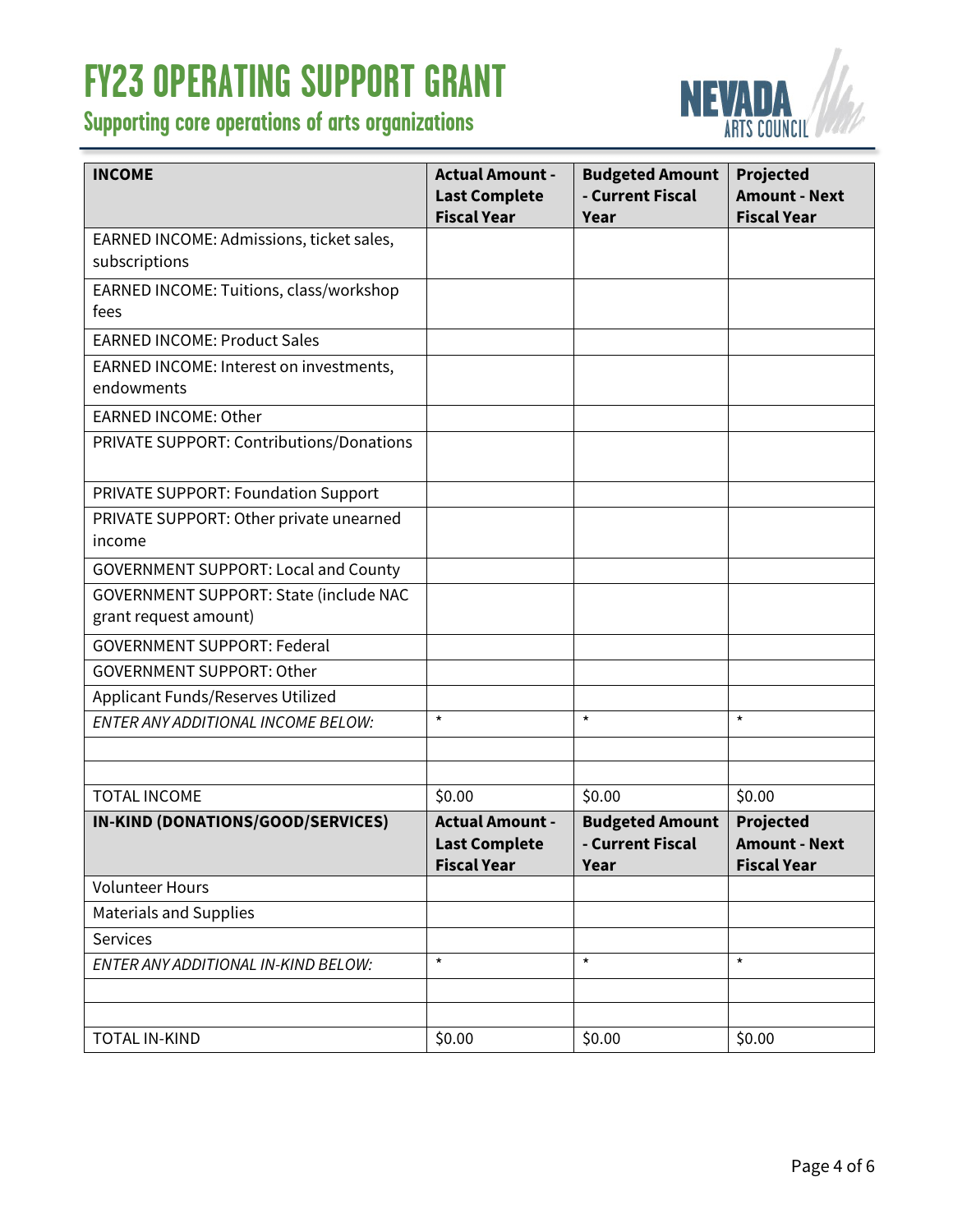

**Supporting core operations of arts organizations**

#### 17. What expenses will the Operating Support Grant funds support?

| <b>ALLOWABLE EXPENSES</b>                          | PROJECTED USE OF GRANT<br><b>FUNDS</b> |
|----------------------------------------------------|----------------------------------------|
| Salary support                                     |                                        |
| Fees for artists and/or other contracted personnel |                                        |
| Facilities costs such as rent and utilities        |                                        |
| Insurance                                          |                                        |
| Materials/Supplies                                 |                                        |
| Marketing & Promotion                              |                                        |
| Travel                                             |                                        |
| <b>ENTER ANY ADDITIONAL EXPENSES BELOW:</b>        |                                        |
|                                                    |                                        |
|                                                    |                                        |
|                                                    |                                        |
| TOTAL (must equal grant request amount)            | S0.00                                  |

#### **SECTION C (QUESTIONS #18-#22): COMMUNITY IMPACT/ARTISTIC MERIT (30 points)** *REVIEW CRITERIA:*

- *Clearly defines and demonstrates an understanding of the community they serve*
- *Demonstrates effective methods to reach target communities*
- *Programs, services, and activities demonstrate a broad or significant impact on the defined community*
- *Demonstrates an authentic and collaborative commitment to inclusion, diversity, equity, and accessibility*
- 18. Define the community/populations your organization serves including audience, members, artists, and students if applicable. Include demographic information about relevant socioeconomic factors such as income, age, ethnicity, race, gender, ability, and education. (up to 400 words)
- 19. Describe your organization's efforts to connect the community/populations above with your programs/services. How has your organization broadened its audience through outreach, communication, marketing, partnerships, collaborations, etc. (up to 300 words)
- 20. How have your organization's programming, services, and activities impacted your defined communities? (up to 300 words)